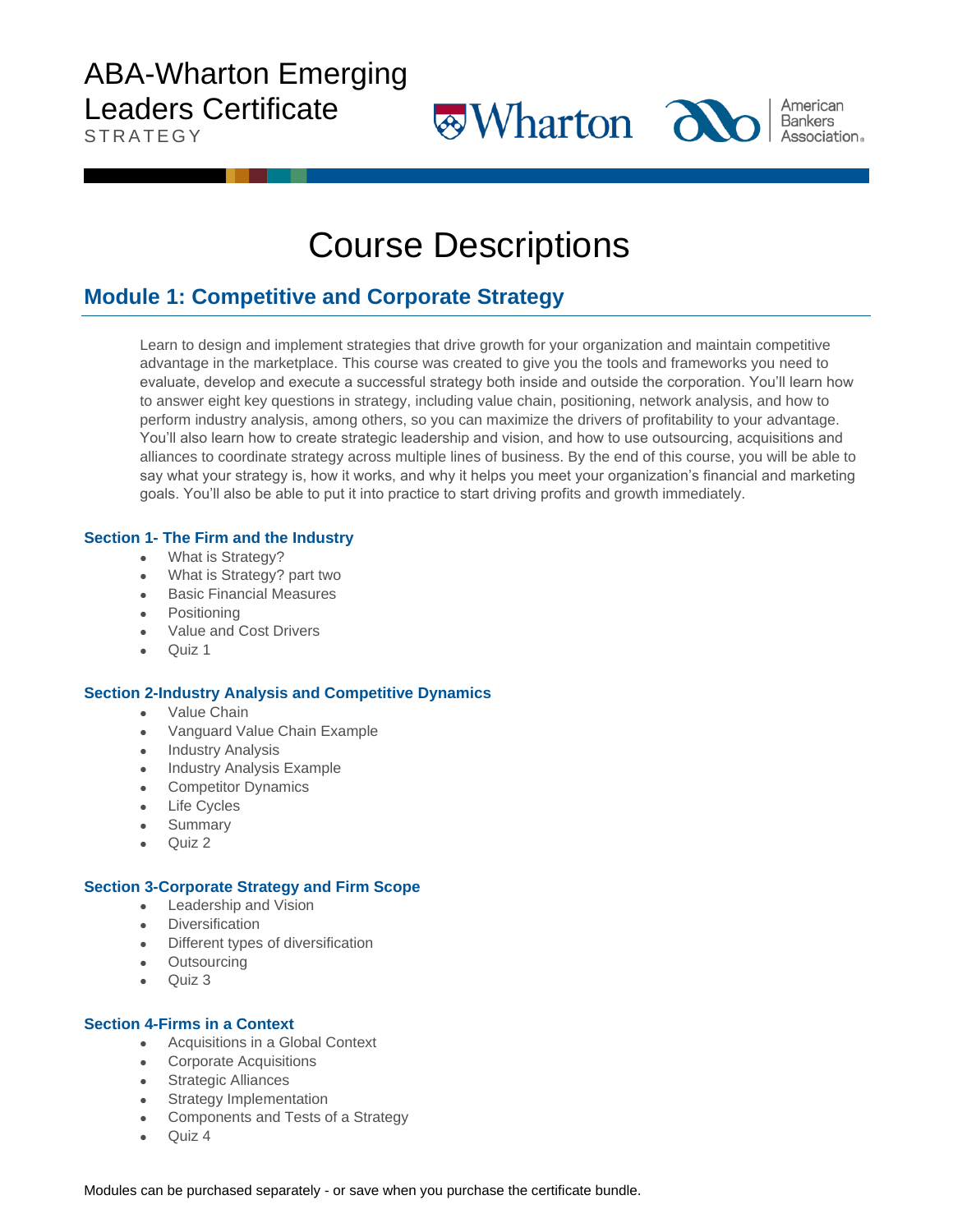# ABA-Wharton Emerging Leaders Certificate

**STRATEGY** 

## **Module 2: Managing the Value of Customer Relationships (4 sections)**

Today, your best opportunities for growth may not lie solely in developing new "blockbuster" products or services. They may instead be found by selling more and better to your existing best customers—and finding new customers with similar behavioral tendencies. This course is designed to help you identify your most valuable customers and maximize their strategic value. For executives at most companies, that ability is hard to come by.

**Wharton alol** 

American

Bankers **Association**.

You might have the data and the technology to track your best customers, but how can you meaningfully differentiate between them and the rest? How do you align your operations around them? And how do you create and sustain competitive advantages from such practices? This course will help you radically rethink how you develop and implement customer-centric strategies, so you can:

- Make an informed decision about whether, how, and when to invest in customer centricity.
- Make the case for customer centricity in your organization.
- Find a balance in your organization between customer-centric and product-centric efforts.
- Decide what initial experiments your company should invest in to achieve customer centricity.
- Choose metrics to gauge and guide ongoing customer-centric efforts.

#### **Section 1: What are Customer Centricity, Customer Equity, Firm Valuation and CLV?**

- Product-Centric thinking
- Cracks in the Product-Centric Approach
- Lessons and Legacies of Direct Marketing
- What is Customer Centricity?
- Living in a Customer-Centric World
- Product Centric vs. Customer Centric
- Corporate Valuation from the Bottom Up
- Customer Equity and Classifying Business Settings
- **The Netflix Story**
- Translation to Customer Lifetime Value (CLV)

#### **Section 2: Managing Customers According to Lifetime Value in Contractual and Non-Contractual Settings**

- Motivating Problem
- Vodafone Italia Story
- Back to the Motivating Problem
- Predicting Donor Behavior in a Non-Profit Setting
- Using Recency and Frequency Data
- Taking Advantage of CLV
- CLV-Based Tiers
- Tier-Based Tactics
- Case Study: IBM